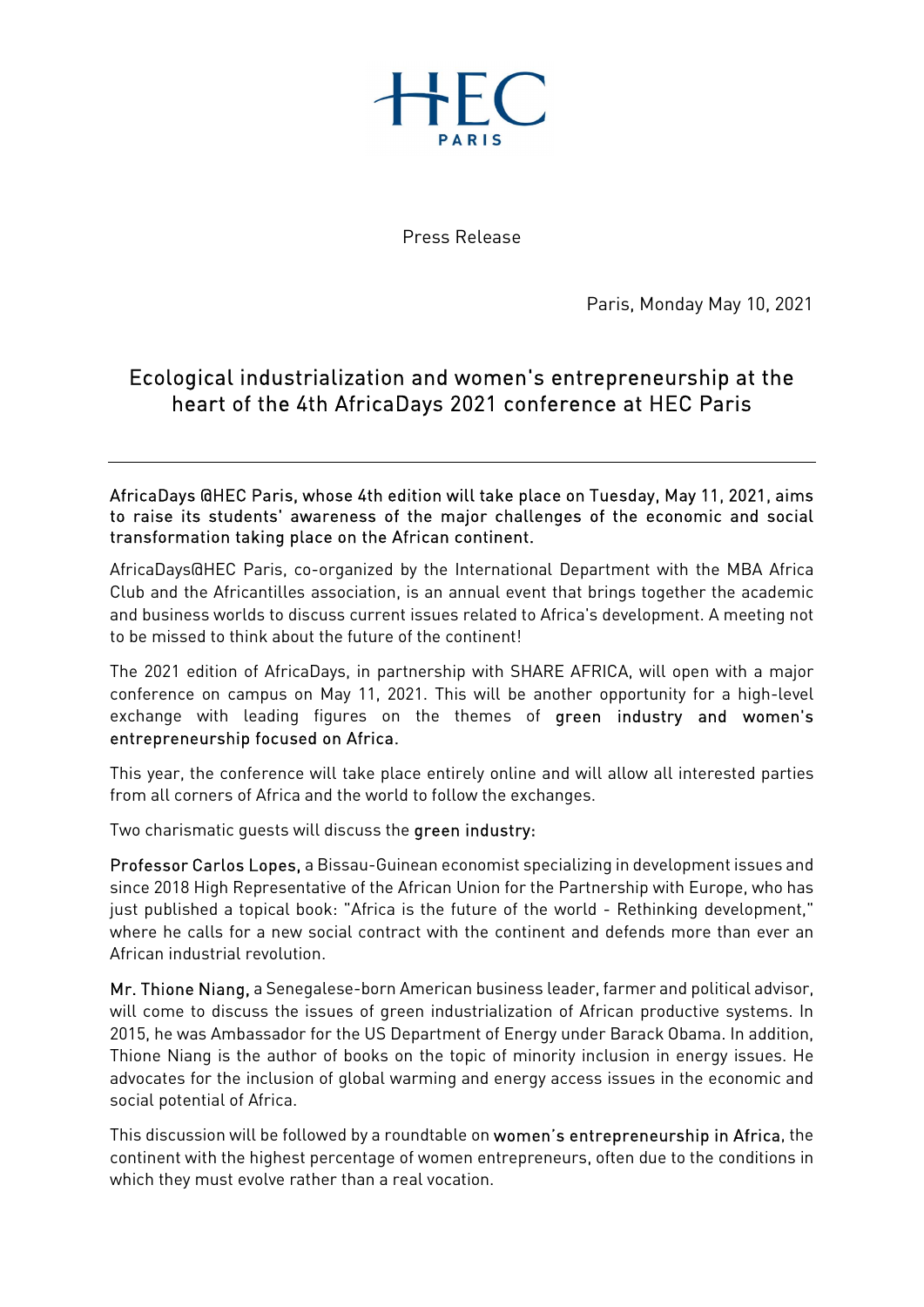Well-known guests will share their professional and personal journey, marked by

entrepreneurship and success:<br>- Rebecca Enonchong, founder and director of AppsTech. She promotes technology in Africa,<br>- Laureen Kouassi Olsson, personality of the world of finance and creative industries in

Africa,<br>- **Esther Dassanou**, coordinator of the program "Affirmative action in financing for women in

Africa",<br>- **Mbasse Sené**, who moved from the world of consulting and investment banking to the world of entrepreneurship with the creation of Fox Groupe,<br>- **Christian Kamayou**, Chief Executive Officer at AKIBA Business Partners and author of the

annual list of "100 African start-ups to invest in".

During the debate the speakers will try to shed light on crucial questions for the future of the continent:

- What are the challenges in fostering a women entrepreneurial environment in Africa?

- What are the implications for the local economy?

Hopefully, they will provide some answers.

# To register for this event: click here

### About HEC Paris

Specialized in management research and teaching, HEC Paris offers a unique and comprehensive range of training programs for tomorrow's decision-makers: the Grande Ecole program, the Specialized Masters, the MSc, the Summer School, the MBA, the Executive MBA, TRIUM Global Executive MBA, the PhD, as well as a wide range of programs for executives and managers. Founded in 1881 by the Paris Chamber of Commerce and Industry, HEC Paris brings together 140 permanent professors, more than 4,500 students and 8,000 executives and managers in training each year.

### About Share Africa

Share Africa's objective is to promote the Africa of the 21st century, which, with its history, resources and creative power, draws its own economic, cultural and social path. To do this, the association honors African youth who create, undertake and innovate in order to face the major challenges that Africa will have to face. Share Africa invites entrepreneurs, scientists, thinkers, activists, etc. to participate in spaces of debate and multidisciplinary exchanges set up within the framework of its various initiatives: the Innovation Evenings, the Dream Machine and hackathon programs and the Share Africa Forum. The latter will take place at the Maison de la Radio et de la Musique in Paris on July 2 and 3, 2021. www.shareafrica.live

#### Press contacts :

HEC Paris – Julie Dobiecki – dobiecki@hec.fr SHARE AFRICA: Kadissatou Cherif – kadissatou@shareafrica.live